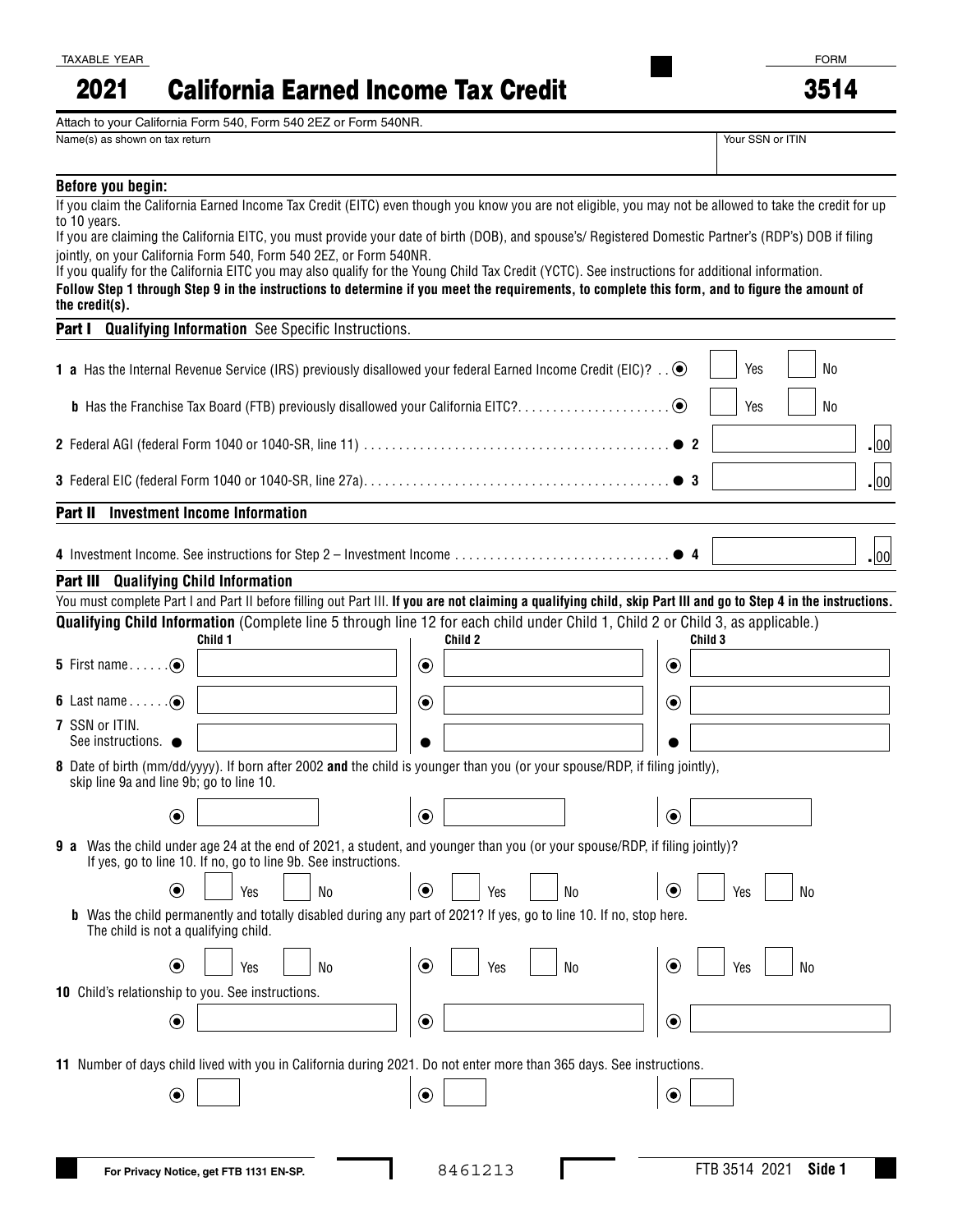**12** Child's physical address during 2021. See instructions.

|                                                                                             |            | <b>a</b> Street address (number and street and apt. no./ste. no.)                                                      |                  |  |
|---------------------------------------------------------------------------------------------|------------|------------------------------------------------------------------------------------------------------------------------|------------------|--|
| Child 1                                                                                     | $\odot$    |                                                                                                                        |                  |  |
|                                                                                             |            | <b>b</b> City<br>C State<br><b>d</b> ZIP code                                                                          |                  |  |
|                                                                                             | $\odot$    | $\odot$<br>$\odot$                                                                                                     |                  |  |
|                                                                                             |            | <b>a</b> Street address (number and street and apt. no./ste. no.)                                                      |                  |  |
| Child 2                                                                                     | $\odot$    |                                                                                                                        |                  |  |
|                                                                                             |            | d ZIP code<br><b>b</b> City<br><b>C</b> State                                                                          |                  |  |
|                                                                                             | $\odot$    | $\odot$<br>$\odot$                                                                                                     |                  |  |
| Child 3                                                                                     |            | <b>a</b> Street address (number and street and apt. no./ste. no.)                                                      |                  |  |
|                                                                                             | $\odot$    |                                                                                                                        |                  |  |
|                                                                                             | $\odot$    | <b>b</b> City<br>C State<br><b>d</b> ZIP code<br>$\odot$<br>$\bf \odot$                                                |                  |  |
|                                                                                             |            |                                                                                                                        |                  |  |
| <b>California Earned Income</b><br>Part IV                                                  |            |                                                                                                                        |                  |  |
|                                                                                             |            | 13 Wages, salaries, tips, and other employee compensation, subject to California withholding. See instructions. . • 13 | $\cdot$ 00       |  |
|                                                                                             |            | $\odot$ 14                                                                                                             | $\overline{.}00$ |  |
|                                                                                             |            | 15 Prison inmate wages and/or pension or annuity from a nonqualified deferred compensation plan or a                   |                  |  |
|                                                                                             |            | $\odot$ 15                                                                                                             | $\overline{.}00$ |  |
|                                                                                             |            | • 16                                                                                                                   | $\overline{.}00$ |  |
|                                                                                             |            | $\odot$ 17                                                                                                             | $\cdot$ 00       |  |
|                                                                                             |            |                                                                                                                        | .  00            |  |
|                                                                                             | $\odot$    |                                                                                                                        |                  |  |
| <b>a</b> Business name                                                                      |            | Street address (number and street and apt. no./ste. no.)                                                               |                  |  |
| <b>b</b> Business address $\ldots$ , $\ldots$                                               | $\odot$    |                                                                                                                        |                  |  |
|                                                                                             |            | ZIP code<br>State<br>City                                                                                              |                  |  |
|                                                                                             | $\bigcirc$ | $\odot$<br>$\bf \odot$                                                                                                 |                  |  |
|                                                                                             |            |                                                                                                                        |                  |  |
| <b>c</b> Business license number                                                            | $\odot$    |                                                                                                                        |                  |  |
| <b>d</b> SEIN                                                                               | $\odot$    |                                                                                                                        |                  |  |
| e Business code                                                                             | $\odot$    |                                                                                                                        |                  |  |
|                                                                                             |            |                                                                                                                        | $\cdot$ 00       |  |
| <b>California Earned Income Tax Credit</b> (Complete Step 6 in the instructions.)<br>Part V |            |                                                                                                                        |                  |  |
|                                                                                             |            | 20 California EITC. Enter amount from California Earned Income Tax Credit Worksheet, Part III, line 6.                 |                  |  |
|                                                                                             |            | This amount should also be entered on Form 540, line 75; or Form 540 2EZ, line 23.<br>$\bullet$ 20                     | $\cdot$ 00       |  |

I